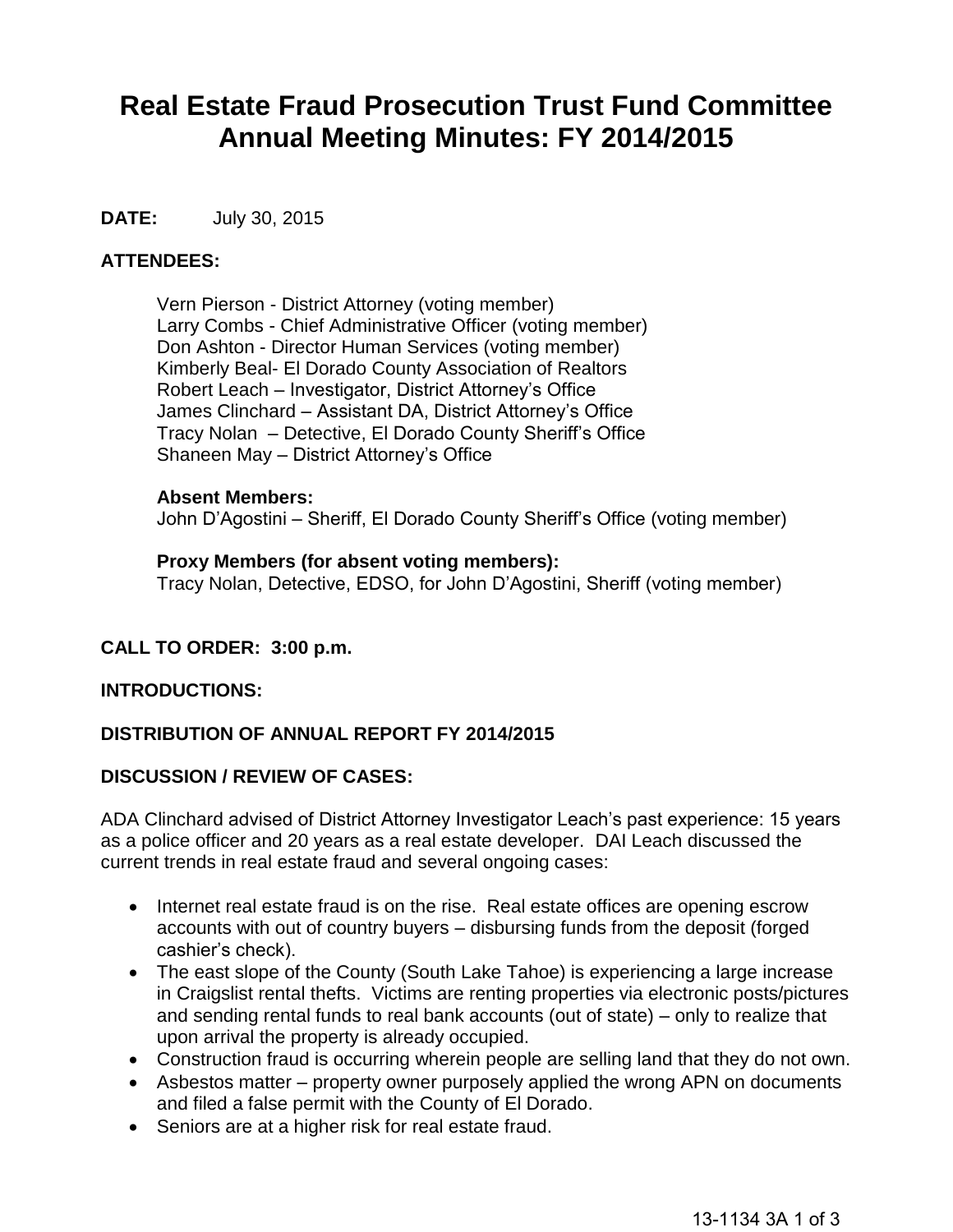Real Estate Fraud Prosecution Trust Fund Annal Meeting Minutes: FY 2014/2015 July 30, 2015

 Beal inquired that if a matter has real estate charges combined with additional charges – what source of funding is being used. DAI Leach informed her that he only works on the matters that have real estate charges. Detective Nolan (EDSO) advised that he works on the elder abuse matters.

ADA Clinchard reviewed the stats listed within the Report:

- CAO Combs had a question regarding the number of cases filed vs the number of cases investigated. ADA Clinchard explained that many cases are found to be civil matters – however this is not determined until after investigation. Additionally, many cases are not provided to the District Attorney's office until after the statute has run.
- Detective Nolan commented that the January, 2013 statutes changed the guidelines as to which real estate fraud cases may be prosecuted.

## **OUTREACH:**

DAI Leach has had several meetings with brokerage firms. A presentation on mortgage fraud has been provided to the El Dorado County Senior Center. DAI Leach spoke with the El Dorado County Association of Realtors. Beal advised that 50% of the 1,000 members of the El Dorado County Association of Realtors work from small (5 or less staff) offices. DAI Leach would like to see an increase of marketing to realtors. DA Pierson advised that the website is in the process of being upgraded to include more information about real estate fraud.

## **REVENUE FROM RECORDED DOCUMENTS:**

 DA Pierson does not anticipate needing to increase the current \$3.00 fee received from the County from specific real estate documents. If, in the future, the need arises, the issue will be brought back for discussion.

#### **FY 14/15 EXPENDITURE REPORT:**

ADA Clinchard presented the Annual Expenditure Report of 7/1/14 – 6/30/15.

| Trust Fund Beginning Balance as of July 1, 2014 | \$ 84,793.26 |
|-------------------------------------------------|--------------|
| <b>Revenue from Recorded Documents</b>          | 128,700.90   |
| Interest                                        | 443.04       |
| Unadjusted Ending Balance as of June 30, 2015   | \$213,937.20 |
| Total Expenditures FY 14/15                     | \$62,279.64  |
| <b>Adjusted Ending Fund Balance</b>             | \$151,657.56 |